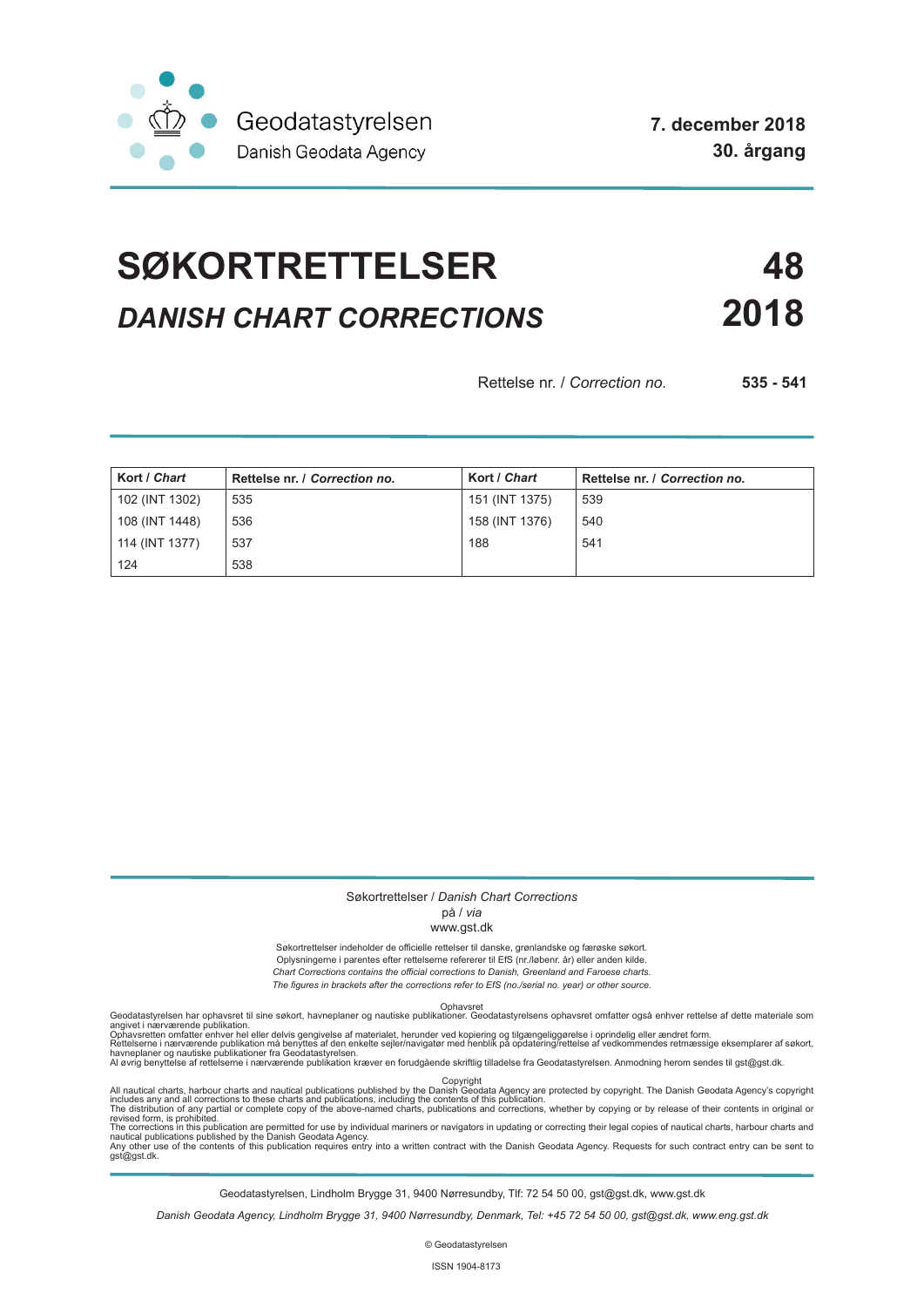| Rettelse nr. /<br>Correction no.<br>Kort / Chart |                                      |           |                             |
|--------------------------------------------------|--------------------------------------|-----------|-----------------------------|
| 535                                              | <b>Indsejling til Grenaa</b>         |           |                             |
| 102 (INT 1302)<br>Plan A                         | Udtag / Delete                       | FI(2)G.5s | 56°25,325'N 010°57,076'E    |
|                                                  |                                      |           | (48/926 2018)               |
| 536                                              | <b>Thyborøn Sydhavn</b>              |           |                             |
| 108 (INT 1448)<br>Plan C                         | Udtag på / Delete in                 | ↨         | 56°41,026'N 008°13,823'E    |
|                                                  |                                      |           | (48/935 2018)               |
| 537                                              | <b>Tragten W</b>                     |           |                             |
| 114 (INT 1377)                                   | Udtag på 1), 2) og 3)                | Δ         | 1) 55°34,426'N 009°46,826'E |
|                                                  | Delete in 1), 2) and 3)              |           | 2) 55°34,416'N 009°46,719'E |
|                                                  |                                      |           | 3) 55°34,663'N 009°47,119'E |
|                                                  |                                      |           | (48/940 2018)               |
| 538                                              | <b>Kalkgrund N</b>                   |           |                             |
| 124                                              | Udtag på / Delete in                 |           | 56°25,325'N 010°57,076'E    |
|                                                  |                                      |           |                             |
|                                                  |                                      |           | (48/926 2018)               |
| 539                                              | <b>Tragten W</b>                     |           |                             |
| 151 (INT 1375)                                   | Udtag på 1), 2) og 3)                | $\Delta$  | 1) 55°34,426'N 009°46,826'E |
|                                                  | Delete in $1$ , $2$ ) and $3$ )      |           | 2) 55°34,416'N 009°46,719'E |
|                                                  |                                      |           | 3) 55°34,663'N 009°47,119'E |
|                                                  |                                      |           | (48/940 2018)               |
| 540                                              | <b>Tragten W</b>                     |           |                             |
| 158 (INT 1376)                                   | Udtag på 1), 2) og 4)                | Δ         | 1) 55°34,426'N 009°46,826'E |
|                                                  | Delete in $1$ , $2$ ) and $4$ )      |           | 2) 55°34,416'N 009°46,719'E |
|                                                  |                                      |           | 3) 55°34,437'N 009°46,582'E |
|                                                  | Udtag på 1) - 3) / Delete in 1) - 3) |           | kyst / coast                |
|                                                  |                                      |           | 4) 55°34,663'N 009°47,119'E |
|                                                  | Udtag på 4) - 5) / Delete in 4) - 5) |           | 5) 55°34,709'N 009°47,031'E |
|                                                  |                                      |           | kyst / coast                |
|                                                  |                                      |           | (48/940 2018)               |
| 541                                              | <b>Adlergrund W</b>                  |           |                             |
| 188                                              | Tilføj medfølgende udsnit på         |           | 54°47,50'N 013°47,52'E      |
|                                                  | Insert accompanying block in         |           |                             |
|                                                  |                                      |           | (BSH, december 2018)        |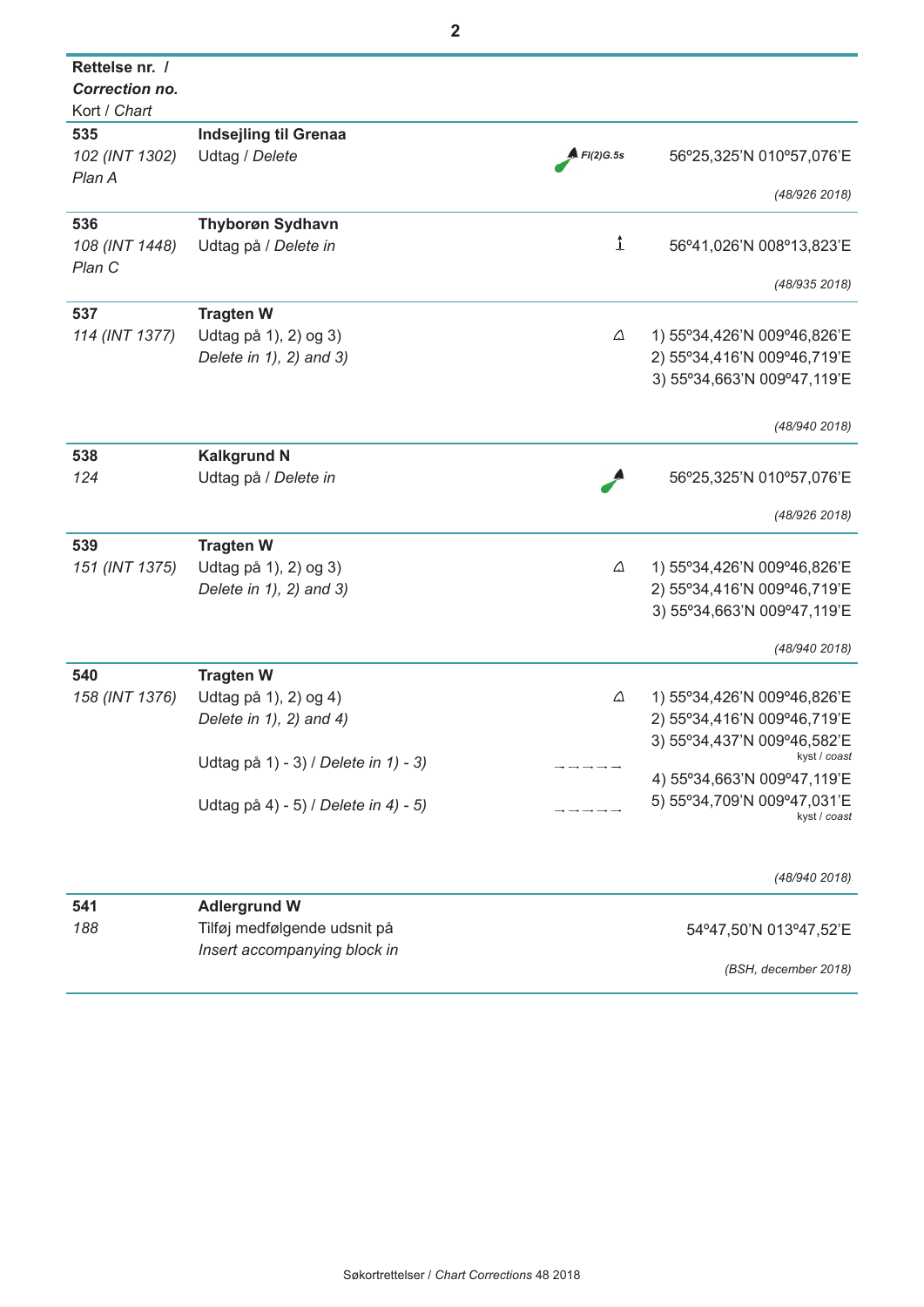# **HAVNEOPLYSNINGER**

# *[www.danskehavnelods.dk](http://www.danskehavnelods.dk/)*

| <b>Aalborg Havn</b><br>Anmærkning er tilføjet. |                                 | Hvalpsund Lystbådehavn<br>Plan er opdateret.                                                      |  |  |
|------------------------------------------------|---------------------------------|---------------------------------------------------------------------------------------------------|--|--|
|                                                | (48/941 2018)                   | (GST, 22. november 2018)                                                                          |  |  |
| Grenaa Havn<br>Anmærkning er udtaget.          |                                 | <b>Kronprins Frederiks Bro</b><br>Anmærkning er udtaget.                                          |  |  |
|                                                | (48/926 2018)                   | (48/932 2018)                                                                                     |  |  |
| Hejlsminde Lystbådehavn<br>Plan er opdateret.  | (GST, 4. december 2018)         | <b>Københavns Havn</b><br>Anmærkninger er udtaget.<br>(4/139, 35/732 2017 og 10/165, 17/336 2018) |  |  |
| <b>Hesnæs Havn</b>                             |                                 | Oddesundbroen                                                                                     |  |  |
| Afsnittet Havnekontor er opdateret.            |                                 | Anmærkning er udtaget.                                                                            |  |  |
|                                                | (Hesnæs Havn, 4. december 2018) | (48/927 2018)                                                                                     |  |  |
| <b>Hjarnø Havn</b>                             |                                 | <b>Storodde Havn</b>                                                                              |  |  |
| Plan er opdateret.                             |                                 | Afsnittet Advarsel er opdateret.                                                                  |  |  |
|                                                | (GST, 21. november 2018)        | (48/939 2018)                                                                                     |  |  |
| <b>Holbæk Marina</b>                           |                                 |                                                                                                   |  |  |
| Plan er opdateret.                             |                                 |                                                                                                   |  |  |

*(GST, 4. december 2018)*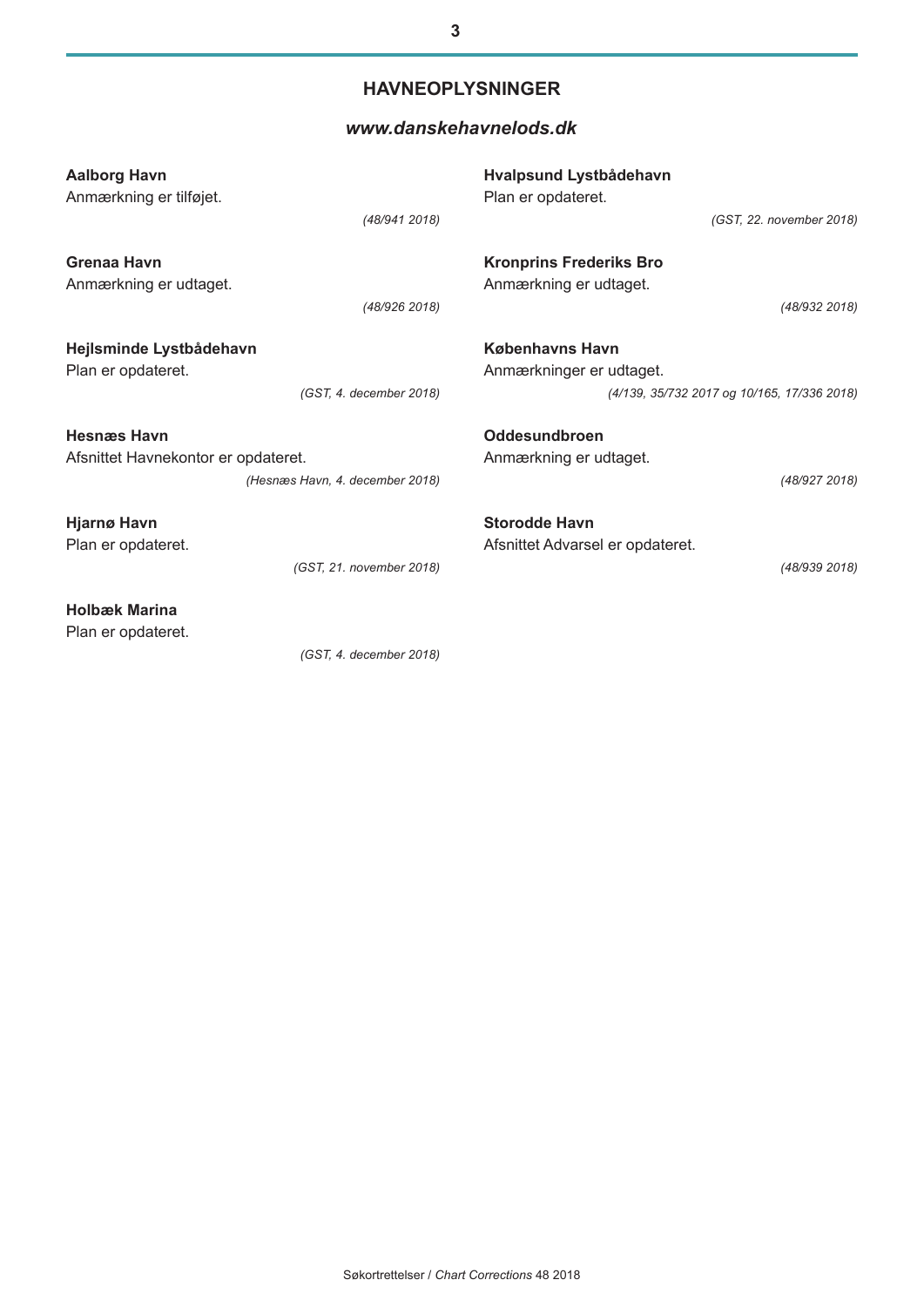# **SEJLADSANVISNINGER**

# **Den grønlandske Lods – Sejladsanvisninger Østgrønland**

Sejladsanvisninger for Østgrønlands kyst er tilgængelig på internettet, og kan hentes gratis på [www.gst.dk.](http://gst.dk/)

#### **Side 12, Fig. 1.1:**

Ret stednavn fra Narsaq Kujalleq (Frederiksdal) til Narsarmijit (Frederiksdal)

*(Oqaasileriffik, 27. november 2018)*

# *Greenland Pilot, Sailing Directions for East Greenland*

*Sailing Directions for East Greenland is published as an Internet publication and can be downloaded free of charge at [www.gst.dk.](http://gst.dk/)*

## **Page 12, Fig. 1.1:**

Amend place name Narsaq Kujalleq (Frederiksdal) to Narsarmijit (Frederiksdal)

*(Oqaasileriffik, 27 November 2018)*